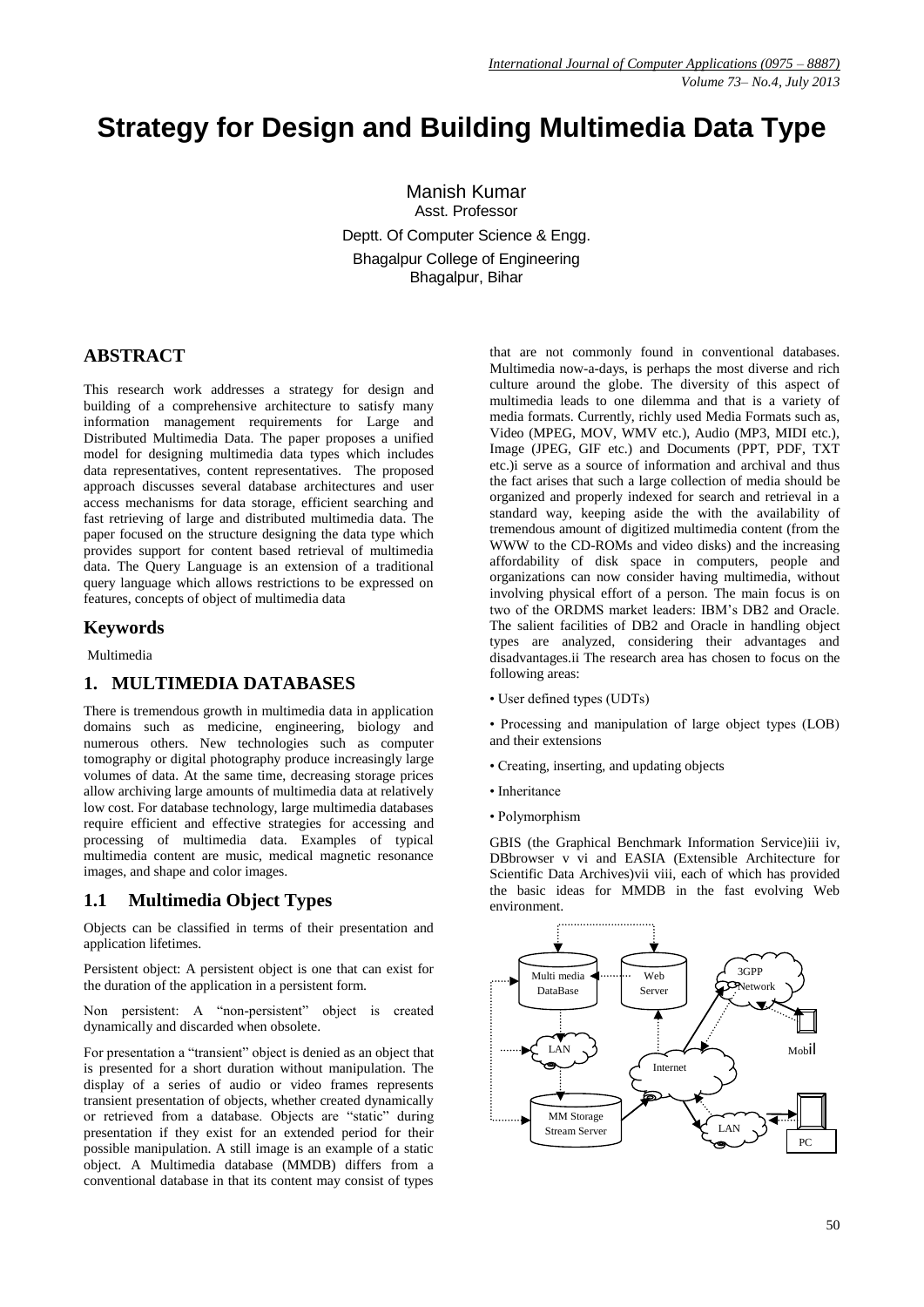#### **Fig 1: Components and information flow of a typical distributed Multimedia System and databas**

MMDBMS manages the following relations:

• Attribute Relation: supports different presentation (audio, video, image) of one object

• Component Relation : includes all parts belonging to one data object

• Substitution Relation: defines different kinds of presentation of the same information, e.g. equation as tables, graphs, animation

• Synchronization Relation: describes temporal relations between data units, e.g. lip synchronization of audio and video.

• Real-time data transfer: DBMS must perform read and write operations of continuous data in real-time the data transfer of continuous data has a higher priority than other database management actions. Primitives of multimedia operating systems should be used to support the real time transfer of continuous data.

• Long transactions: The transfer of large amounts of data will take a long time and must be done in a reliable fashion

# **1.2 Requirements of a MDBMS**

Multimedia objects are different from traditional text or numerical documents in the way that multimedia objects usually require a large amount of memory and disk storage. Also, the operations applied to multimedia objects are different (e.g., displaying a picture or playing a video clip, which is different from displaying a text paragraph). A multimedia database management system should be able to provide the following basic functions:

- Handles image, voice, and other multimedia data types
- Handles a large number of multimedia objects

• Provides a high-performance and cost-effective storage management scheme

## **2. COMBINING THE BENEFITS OF OBJECT-ORIENTED AND RELATIONAL TECHNOLOGY**

OODBs have the potential to reduce the difficulty of designing large complex databases and applications. Inheritance and encapsulation make database design and application program reuse possible. These features include a full non-procedural query language, views, and dynamic schema changes and parameterized performance tuning. Added to this, the robustness, scalability and fault tolerance of OODBs does not meet that of more mature RDBs. This combination makes it possible to support dynamic schema changes, SQL, triggers, constraints, automatic query optimization, and views as a unit of authorization.

Both the GBIS and DBbrowse prototypes were implemented using CGI technology largely because this was the emerging mechanism for implementing interactive HTML pages at that time. GBIS used UNIX shell scripting for implementing the CGI programs, while DBbrowse was written using PERL CGI programs. DBbrowse performed a new database connection for each query, even for subsequent queries submitted by the same user. This leads to performance degradation.

The EAMM prototype does not use the CGI mechanism. Instead EAMM uses Java Servlets with connection pooling to remove the process per request overhead associated with CGI, to maintain state between requests and to maintain database connections for a complete client session. , Java was used server-side. The portability of Java code and the extensive APIs (or class libraries, for example JBDC) provided great benefits. Java Servlets were used to implement server-side logic in the EAMM prototype. A Java Servlet ix is a dynamically loaded Java class that extends the capabilities of a Web server. Once loaded a Servlet remains in memory, and is handled by separate threads within the Web server process. This provides a much better performance than CGI, which creates a new process for each request. Orfali and Harkey x found that Servlets performed over an order of magnitude better than CGI in a 'ping' benchmark.

Servlets are written in Java and, unlike the previously discussed non-standard CGI workarounds, are supported by all major Web servers. Servlets were unavailable when the GBIS and DBbrowse prototypes were implemented. However, Servlet technology was used to implement EAMM.



**Fig 2: A 3-tier architecture using a Java Applet, CORBA and JDBC**

# **3. BASIC APPROACHES FOR DATA RETRIEVAL**

Conventional Database System: This is the widely-used approach to manage and search for structured data. All data in a database system must conform to some predefined structures and constraints.

Information Retrieval (IR) System : IR system is mainly used to search large text collections, in which the content of the (text) data is described by an indexer using keywords or a textual abstract, and keywords or natural language is used to express query demands.

Content Based Retrieval (CBR) system: This approach is being used to retrieve desired multimedia objects from a large collection on the basis of features (such as color, texture and shape, etc.) that can be automatically extracted from the objects themselves. The most common characteristics used for content based retrieval are: texture, color and shape xi xii xiii xiv. This method presents an application that includes a dedicated MMDBMS server based on the SQL3 standard, which is less expensive than a commercial database server.